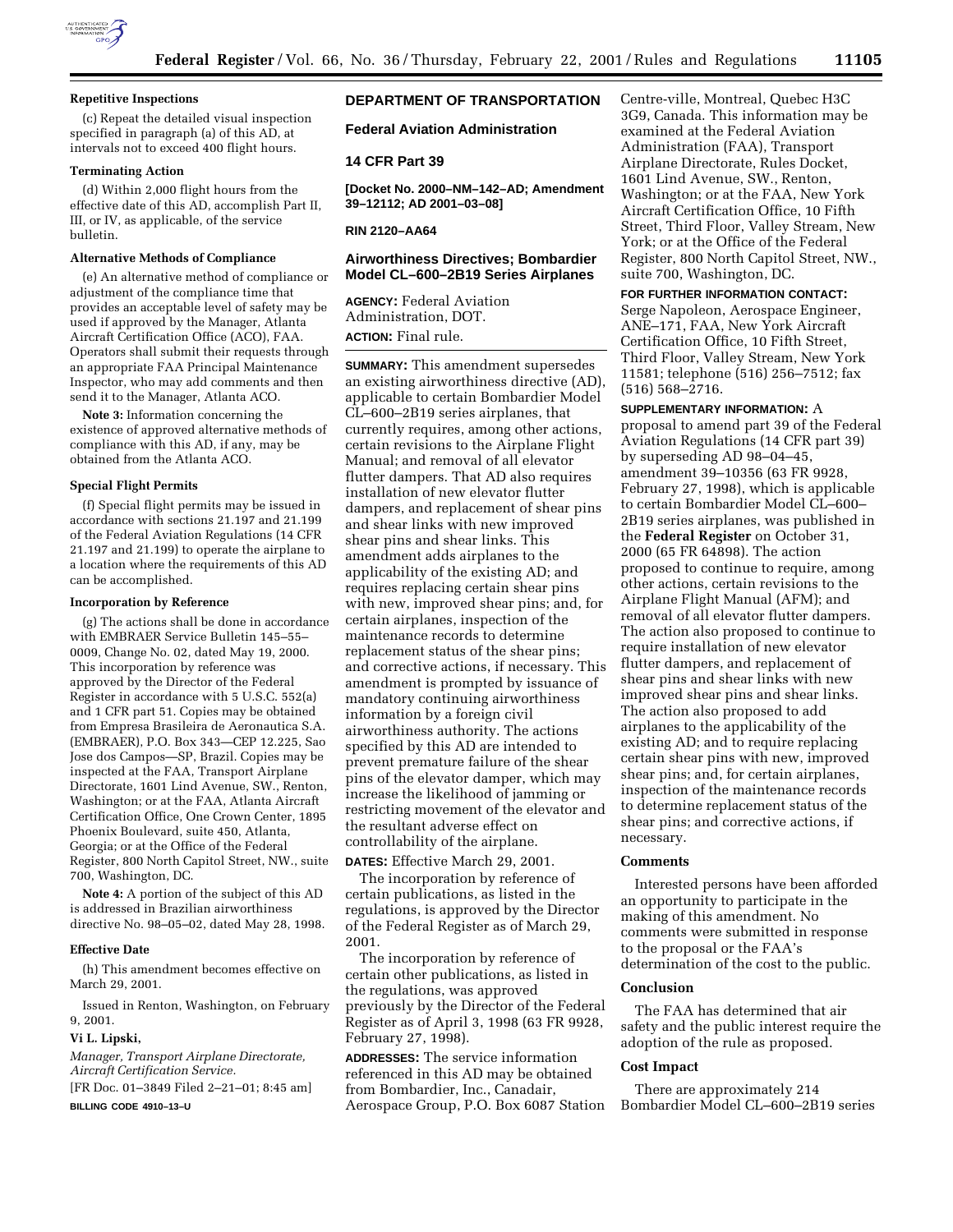airplanes of U.S. registry that will be affected by this AD.

The removal of the elevator dampers and the AFM revision that are currently required by AD 98–04–45, and retained in this AD, take approximately 6 work hours per airplane to accomplish, at an average rate of \$60 per work hour. The FAA estimates that all affected U.S. operators have previously accomplished these requirements, therefore, the future cost impact of these requirements is minimal.

The inspections that are currently required by AD 98–04–45, and retained in this AD, take approximately 26 work hours per airplane to accomplish, at an average labor rate of \$60 per work hour. Based on these figures, the cost impact of the inspection requirements of AD 98–04–05 is estimated to be \$1,560 per airplane.

The installation of flutter dampers that is currently required by AD 98–04– 45 takes approximately 12 work hours per airplane to accomplish, at an average labor rate of \$60 per work hour. Required parts will be provided at no cost to the operators by the manufacturer. Based on these figures, the cost impact of the installation currently required AD 98–04–45 is estimated to be \$720 per airplane.

The new actions (i.e., replacement of the shear pins, check of maintenance records, and AFM revision) that are required in this AD will take approximately 21 work hours per airplane to accomplish, at an average labor rate of \$60 per work hour. Required parts are estimated to cost \$801. Based on these figures, the cost impact of these new requirements of this AD on U.S. operators is estimated to be \$441,054, or \$2,061 per airplane.

The cost impact figures discussed above are based on assumptions that no operator has yet accomplished any of the requirements of this AD action, and that no operator would accomplish those actions in the future if this AD were not adopted. The cost impact figures discussed in AD rulemaking actions represent only the time necessary to perform the specific actions actually required by the AD. These figures typically do not include incidental costs, such as the time required to gain access and close up, planning time, or time necessitated by other administrative actions.

#### **Regulatory Impact**

The regulations adopted herein will not have a substantial direct effect on the States, on the relationship between the national Government and the States, or on the distribution of power and responsibilities among the various

levels of government. Therefore, it is determined that this final rule does not have federalism implications under Executive Order 13132.

For the reasons discussed above, I certify that this action (1) is not a ''significant regulatory action'' under Executive Order 12866; (2) is not a ''significant rule'' under DOT Regulatory Policies and Procedures (44 FR 11034, February 26, 1979); and (3) will not have a significant economic impact, positive or negative, on a substantial number of small entities under the criteria of the Regulatory Flexibility Act. A final evaluation has been prepared for this action and it is contained in the Rules Docket. A copy of it may be obtained from the Rules Docket at the location provided under the caption **ADDRESSES**.

### **List of Subjects in 14 CFR Part 39**

Air transportation, Aircraft, Aviation safety, Incorporation by reference, Safety.

# **Adoption of the Amendment**

Accordingly, pursuant to the authority delegated to me by the Administrator, the Federal Aviation Administration amends part 39 of the Federal Aviation Regulations (14 CFR part 39) as follows:

# **PART 39—AIRWORTHINESS DIRECTIVES**

1. The authority citation for part 39 continues to read as follows:

**Authority:** 49 U.S.C. 106(g), 40113, 44701.

#### **§ 39.13 [Amended]**

2. Section 39.13 is amended by removing amendment 39–10356 (63 FR 9928, February 27, 1998), and by adding a new airworthiness directive (AD), amendment 39–12112, to read as follows:

**2001–03–08 Bombardier, Inc.** (Formerly Canadair): Amendment 39–12112. Docket 2000–NM–142–AD. Supersedes AD 98–04–45, Amendment 39–10356.

*Applicability:* Model CL–600–2B19 series airplanes, having serial numbers 7003 through 7357 inclusive, certificated in any category.

**Note 1:** This AD applies to each airplane identified in the preceding applicability provision, regardless of whether it has been modified, altered, or repaired in the area subject to the requirements of this AD. For airplanes that have been modified, altered, or repaired so that the performance of the requirements of this AD is affected, the owner/operator must request approval for an alternative method of compliance in accordance with paragraph (i) of this AD. The request should include an assessment of the effect of the modification, alteration, or repair on the unsafe condition addressed by this AD; and, if the unsafe condition has not been eliminated, the request should include specific proposed actions to address it.

*Compliance:* Required as indicated, unless accomplished previously.

To prevent premature failure of the shear pins of the elevator damper, which may increase the likelihood of jamming or restricting movement of the elevator and the resultant adverse effect on controllability of the airplane, accomplish the following:

## **Restatement of Actions Required by AD 98– 04–45:**

### **Airplane Flight Manual (AFM) Revision Required by AD 98–04–45**

(a) For airplanes having serial numbers 7003 through 7054 inclusive: Within 30 days after January 26, 1994 (the effective date of AD 94–01–09, amendment 39–8791), revise the Limitations Section of the FAA-approved AFM to include the following restrictions of altitude and airspeed operations under conditions of single or double hydraulic system failure; and advise the flight crew of these revised limits. Revision of the AFM may be accomplished by inserting a copy of this AD or AFM Revision 34, dated June 12, 1995, in the AFM. Restrictions of altitude and airspeed operations under conditions of single or double hydraulic system failure are listed in the following tables.

# TABLE 1.—SINGLE HYDRAULIC SYSTEM **FAILURE**

| Altitude limit<br>(maximum) | Airspeed limit<br>(maximum) |
|-----------------------------|-----------------------------|
| 31,000 feet                 | 0.55 Mach<br>(199 KIAS)     |
| 30,000 feet                 | $0.55$ Mach<br>(204 KIAS)   |
| 28.000 feet                 | $0.55$ Mach<br>$(213$ KIAS) |
| 26,000 feet                 | $0.55$ Mach<br>(222 KIAS)   |
| 24.000 feet                 | $0.55$ Mach<br>(232 KIAS)   |
| 22.000 feet                 | $0.55$ Mach<br>(241 KIAS)   |
| 20,000 feet and<br>below.   | <b>252 KIAS</b>             |

# TABLE 2.—DOUBLE HYDRAULIC SYSTEM FAILURE

| Altitude limit<br>(maximum) | Airspeed limit<br>(maximum) |
|-----------------------------|-----------------------------|
| 10,000 feet    200 KIAS     |                             |

**Note 2:** The restrictions described in the AFM Temporary Revision (TR) RJ/30, dated December 16, 1993, meet the requirements of this paragraph. Therefore, inserting a copy of TR RJ/30 in lieu of this AD in the AFM is considered an acceptable means of compliance with this paragraph.

(b) Within 7 days after December 14, 1994 (the effective date of AD 94–24–02, amendment 39–9075), accomplish the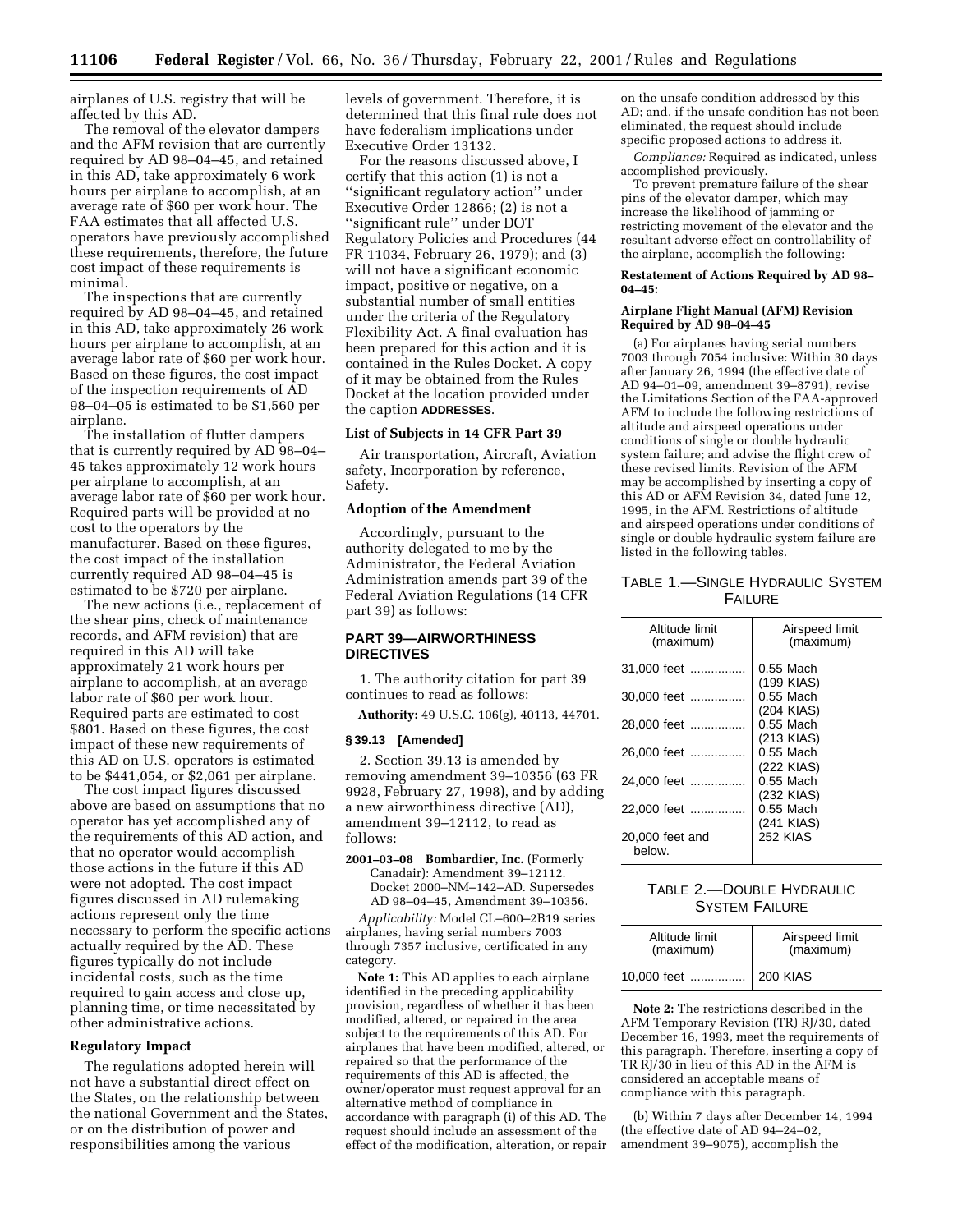requirements of paragraphs (b)(1) and (b)(2) of this AD.

(1) Remove the elevator dampers in accordance with Canadair Regional Jet Alert Service Bulletin S.B. A601R–27–041, dated October 28, 1994.

(2) Revise the Limitations Section of the FAA-approved AFM to include the following, which advises the flight crew of daily checks to verify proper operation of the elevator control system. Revision of the AFM may be accomplished by inserting a copy of this AD or AFM Revision 32, dated March 30, 1995, in the AFM.

**Note 3:** The daily check described in the AFM TR RJ/40, dated October 28, 1994, meets the requirements of this paragraph. Therefore, inserting a copy of TR RJ/40 into the AFM in lieu of this AD is considered an acceptable means of compliance with this paragraph.

''Elevator, Before Engine Start (First Flight of Day)

(1) Elevator—Check: Travel range (to approximately 1⁄2 travel) using each hydraulic system in turn, with the other hydraulic systems depressurized.''

#### **Inspections Required by AD 98–04–45**

(c) For airplanes having serial numbers 7003 through 7049 inclusive: Within 12 months after April 3, 1998 (the effective date of AD 98–04–45, amendment 39–10356), perform the actions required in paragraphs  $(c)(1)$ ,  $(c)(2)$ , and  $(c)(3)$  of this AD, as applicable, in accordance with Section 2.B., Part A, of Canadair Regional Jet Service Bulletin S.B. 601R–27–040, Revision ''B,'' dated September 11, 1995.

(1) Remove the shear pins and shear links of the flutter dampers and perform a visual inspection to detect any deformation or discrepancy of the flutter damper hinge fitting and lug of the horizontal stabilizer. Prior to further flight, replace any deformed or discrepant part with a serviceable part in accordance with the service bulletin.

(2) Perform a visual inspection to detect any deformation or discrepancy of the elevator hinge/damper fitting and shear pin lugs. Prior to further flight, replace any discrepant part with a serviceable part in accordance with the service bulletin.

(3) Perform a fluorescent penetrant inspection and a dimensional inspection to detect any deformation or discrepancy of the shear pin lugs. If any deformation or discrepancy is found on the lugs, prior to further flight, replace the elevator with a new or serviceable elevator in accordance with the service bulletin.

**Note 4:** For the purposes of this AD, a detailed visual inspection is defined as: ''An intensive visual examination of a specific structural area, system, installation, or assembly to detect damage, failure, or irregularity. Available lighting is normally supplemented with a direct source of good lighting at intensity deemed appropriate by the inspector. Inspection aids such as mirror, magnifying lenses, etc., may be used. Surface cleaning and elaborate access procedures may be required.''

(d) For airplanes having serial numbers 7003 through 7054: Within 12 months after April 3, 1998 (the effective date of AD 98– 04–45, amendment 39–10356), install new elevator flutter dampers (P/N 601R75142–7) in accordance with Section 2.B., Part B, of Canadair Regional Jet Service Bulletin S.B. 601R–27–040, Revision ''B,'' dated September 11, 1995.

#### **New Requirements of This AD:**

#### **Installation of Shear Pins**

(e) For airplanes having serial numbers 7003 through 7142 inclusive, and 7144: Within 12 months after the effective date of this AD, install new shear pins (part number  $(P/N)$  601R24063-31/S) in accordance with Part A of the Accomplishment Instructions of Canadair Regional Jet Service Bulletin S.B. 601R–27–100, Revision ''A,'' dated March 10, 2000. After accomplishment of the installation of new shear pins, Canadair Regional Jet TR RJ/68–1, dated February 15, 2000, may be removed from the AFM.

#### **Inspection of Maintenance Records**

(f) For airplanes having serial numbers 7143, and 7145 through 7357 inclusive: Within 14 days after the effective date of this AD, perform a one-time inspection of the maintenance records to determine the replacement status of the shear pins of the elevator flutter dampers, in accordance with Part B of the Accomplishment Instructions of Canadair Regional Jet Service Bulletin S.B. 601R–27–100, Revision ''A,'' dated March 10, 2000.

(1) If the maintenance records indicate that all shear pins were NOT replaced after delivery of the airplane, or if all shear pins were replaced with shear pins having P/N 601R24063–31/S: No further action is required by this AD.

(2) If the maintenance records indicate that any shear pin was replaced after delivery of the airplane with a shear pin having P/N 601R24063–31 or 601R24063–953, or if the maintenance records do not verify that all shear pins having P/N 601R24063–31/S are installed: Accomplish the requirements of paragraph (g) of this AD at the times specified in that paragraph.

## **AFM Revision and Replacement**

(g) For airplanes on which any shear pin of the elevator flutter dampers of the elevators was replaced after delivery of the airplane with a shear pin having P/N 601R24063–31 or 601R24063–953, or for airplanes on which verification of shear pins having P/N 601R24063–31/S is not possible: Accomplish the requirements of paragraphs  $(g)(1)$  and  $(g)(2)$  of this AD at the times specified in those paragraphs.

(1) Within 30 days after the effective date of this AD, revise the Normal Procedures Section of the AFM by inserting Canadair Regional Jet TR RJ/68–1, dated February 15, 2000, in the AFM, which advises the flight crew of an additional first-flight-of-the-day check of the elevator control system.

(2) Within 12 months after the effective date of this AD, replace the shear pins with new, improved shear pins having P/N

601R24063–31/S, in accordance with Part C of the Accomplishment Instructions of Canadair Regional Jet Service Bulletin S.B. 601R–27–100, Revision ''A,'' dated March 10, 2000. After accomplishment of the installation of new shear pins, the temporary revision required by paragraph (g)(1) of this AD may be removed from the AFM.

#### **Spares**

(h) As of the effective date of this AD, no person shall install a shear pin of the elevator flutter dampers having P/N 601R24063–31 or 601R24063–953 on any airplane.

#### **Alternative Methods of Compliance**

(i) An alternative method of compliance or adjustment of the compliance time that provides an acceptable level of safety may be used if approved by the Manager, New York Aircraft Certification Office (ACO), FAA. Operators shall submit their requests through an appropriate FAA Principal Maintenance Inspector, who may add comments and then send it to the Manager, New York ACO.

**Note 5:** Information concerning the existence of approved alternative methods of compliance with this AD, if any, may be obtained from the New York ACO.

## **Special Flight Permits**

(j) Special flight permits may be issued in accordance with sections 21.197 and 21.199 of the Federal Aviation Regulations (14 CFR 21.197 and 21.199) to operate the airplane to a location where the requirements of this AD can be accomplished.

### **Incorporation by Reference**

(k) Except as required by paragraphs (a) and (b)(2) of this AD, the actions shall be done in accordance with Canadair Regional Jet Alert Service Bulletin S.B. A601R–27– 041, dated October 28, 1994; Canadair Regional Jet Service Bulletin S.B. 601R–27– 040, Revision ''B,'' dated September 11, 1995; Canadair Regional Jet Service Bulletin S.B. 601R–27–100, Revision ''A,'' dated March 10, 2000; and Canadair Regional Jet Airplane Flight Manual Temporary Revision RJ/68–1, dated February 15, 2000; as applicable.

(1) The incorporation by reference of Canadair Regional Jet Service Bulletin S.B. 601R–27–100, Revision ''A,'' dated March 10, 2000; and Canadair Regional Jet Airplane Flight Manual Temporary Revision RJ/68–1, dated February 15, 2000; is approved by the Director of the Federal Register in accordance with 5 U.S.C. 552(a) and 1 CFR part 51.

(2) The incorporation by reference of Canadair Regional Jet Alert Service Bulletin S.B. A601R–27–041, dated October 28, 1994; and Canadair Regional Jet Service Bulletin S.B. 601R–27–040, Revision ''B,'' dated September 11, 1995; was approved previously by the Director of the **Federal Register** as of April 3, 1998 (63 FR 9928, February 27, 1998).

(3) Copies may be obtained from Bombardier, Inc., Canadair, Aerospace Group, P.O. Box 6087 Station Centre-ville,